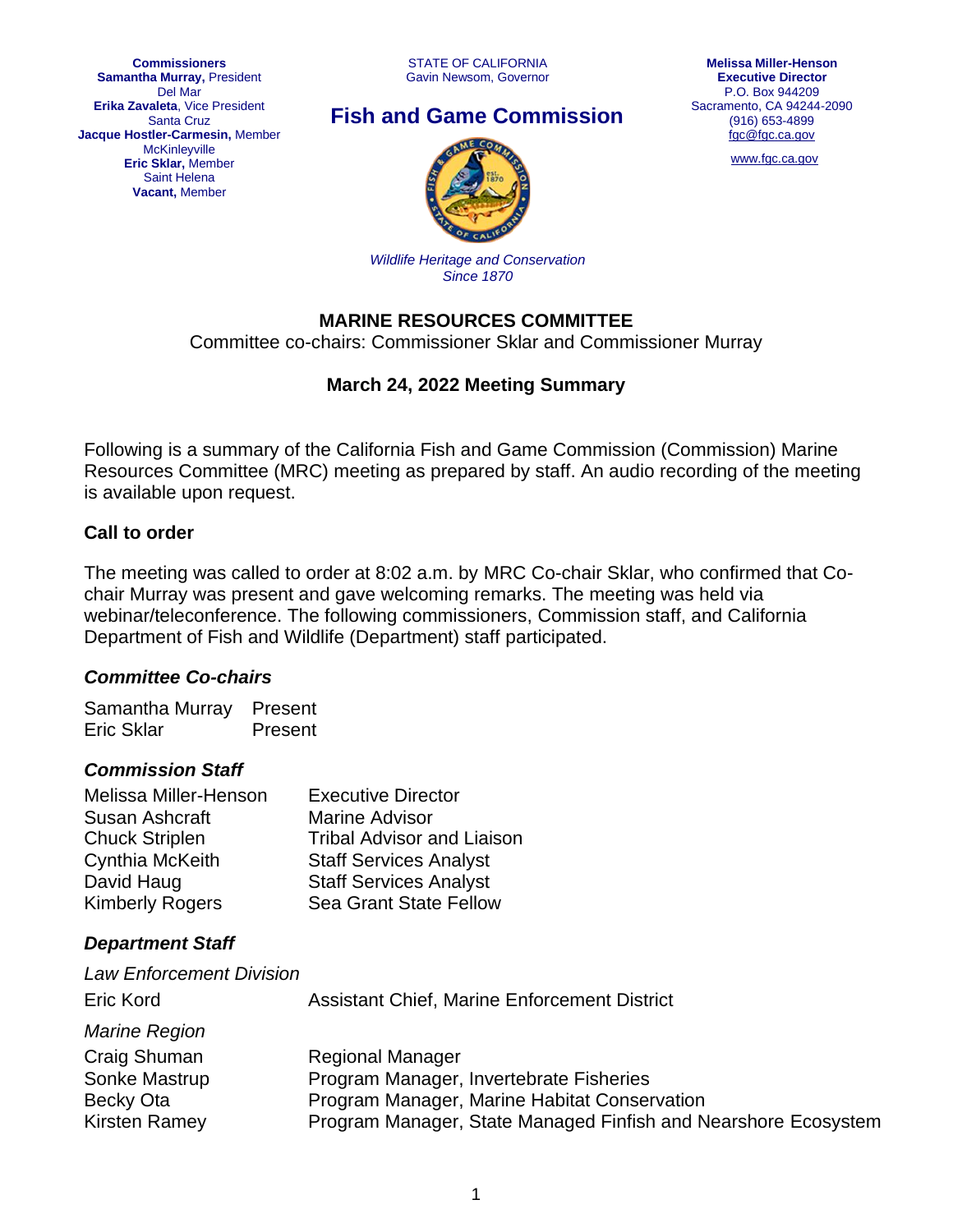| <b>Julia Coates</b><br>Laura Rogers-Benett<br>lan Taniguchi<br>Rebecca Flores-Miller<br>Miranda Haggerty<br>Lindsay Orsini | <b>Senior Environmental Scientist, Specialist</b><br><b>Senior Environmental Scientist, Specialist</b><br><b>Senior Environmental Scientist, Specialist</b><br><b>Environmental Scientist</b><br><b>Environmental Scientist</b><br><b>Environmental Scientist</b> |  |
|----------------------------------------------------------------------------------------------------------------------------|-------------------------------------------------------------------------------------------------------------------------------------------------------------------------------------------------------------------------------------------------------------------|--|
| Office of the State Aquaculture Coordinator                                                                                |                                                                                                                                                                                                                                                                   |  |
| <b>Randy Lovell</b>                                                                                                        | <b>State Aquaculture Coordinator</b>                                                                                                                                                                                                                              |  |

*Invited Guests* Jenn Eckerle Deputy Director, California Ocean Protection Council (OPC)

#### **1. Approve agenda and order of items**

MRC approved the agenda in the order listed.

#### **2. General public comment for items not on agenda**

Two non-governmental organizations (NGOs) provided updates on marine protected area (MPA) collaborative network activities to support MPA compliance. They provided updates on the effectiveness of Marine Monitor (M2) radar to help monitor and enforce regulations across the MPA network. These organizations, among others, are working closely to develop education and outreach materials and events, and have led MPA enforcement trainings for over 300 officers.

A representative of an environmental NGO provided an update on efforts to develop trap gear strategies to decrease whale entanglement. Efforts include: testing pop-up gear and technology by Sub Sea Sonics that can be used to mark gear locations at sea, enforceability review, and goals to submit an experimental fishing permit (EFP) application under the new EFP Program and explore cost-reductions for fishermen.

### **3. Red abalone fishery management plan (FMP) review**

Susan Ashcraft provided an overview of the topic and materials provided for the meeting.

Sonke Mastrup introduced a team of three Department scientists who provided an in-depth overview of the newly-released draft management chapter for the red abalone FMP through a series of presentations and then described next steps. The draft management chapter details a management strategy framework, including environmental and abalone indicators, spawning potential ratios, egg production indicator, and a total allowable catch approach and allocation scheme.

The Department highlighted two types of options during recovery of the stock: a *de minimis* (limited) option, which could allow some opportunities for fishing as the stock rebuilds, or a rebuild option to prevent fishing until the stock is fully rebuilt. The Department is seeking MRC input on what to pursue.

Following the presentations, Co-chair Murray asked the scientists if they have observed any indications that abalone populations are improving. Laura Rogers-Bennett responded that the Department has not been able to do as much fieldwork as usual due to the COVID pandemic, thus they cannot quantitatively say how the numbers have changed. Subjectively, they have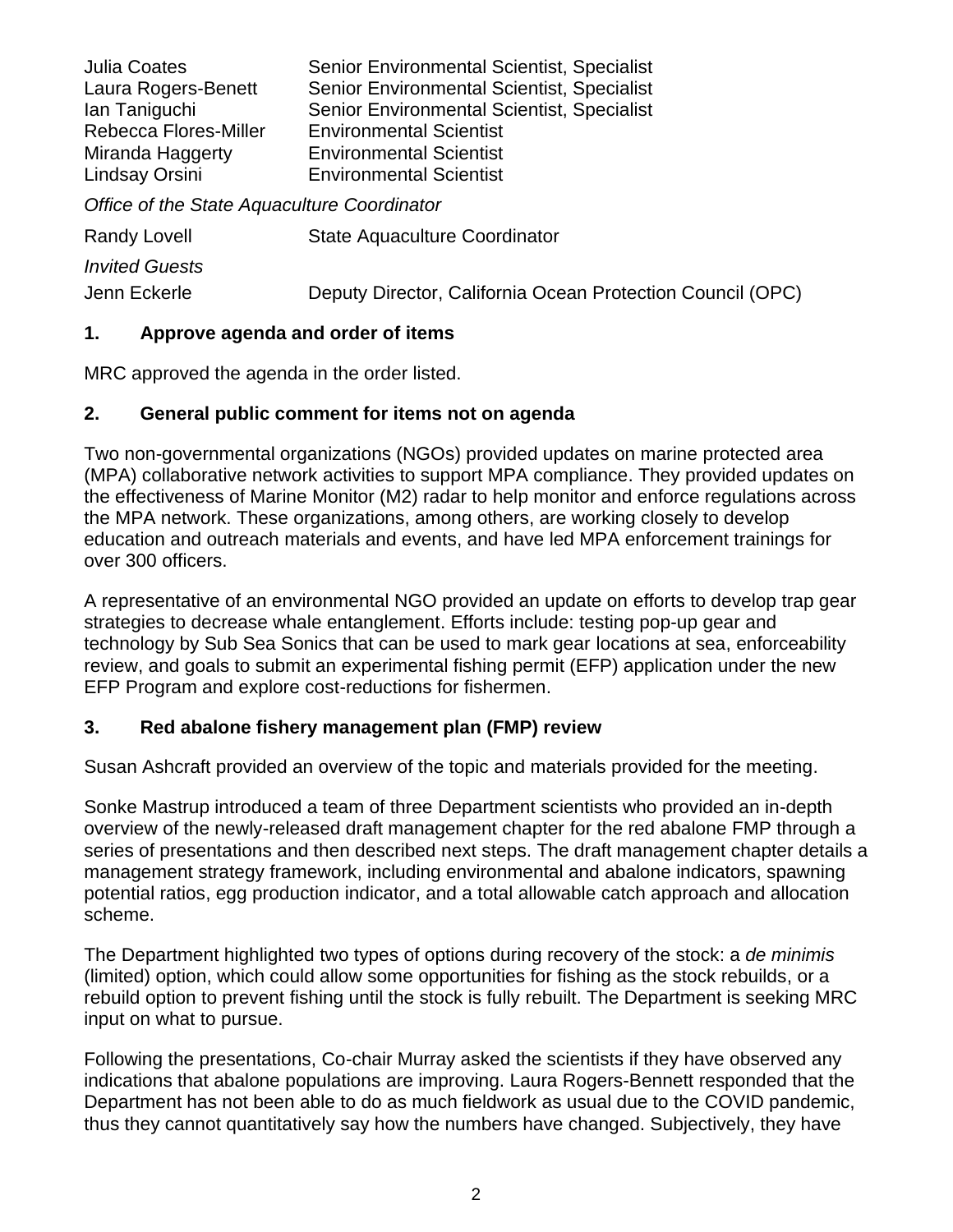not seen abalone stocks improve but they will be able to give the Commission more concrete answers after they go into the field this summer.

#### *Discussion*

There was discussion between the committee co-chairs and Department to clarify the process needed for a *de minimis* fishery if divers assisted the Department in data collection: any studies that involve the mortality or take of abalone would require an experimental fishing permit (EFP), whereas studies without the take of abalone could be done under a scientific collecting permit.

A Reef Check representative commented on the status of abalone in response to Co-chair Murray's question. Reef Check was able to collect data during the pandemic and its data supports what the Department hypothesized: abalone numbers have not recovered, nor has kelp cover.

A representative from Ocean Conservancy cautioned about the tradeoffs of each *de minimis* fishery and urged not to rush to open the fishery.

Several commenters appreciated the amount of work that has gone into the draft FMP chapter. However, several were concerned about the methodology to measure the abundance of abalone, including concerns about using density and egg production as opposed to also including size distribution. One commenter pointed at the importance of including survival of abalone recruits, not just egg production, as an important indicator.

Several abalone divers emphasized a desire to move forward with a *de minimis* fishery to fill data gaps, whereas an NGO representative expressed support for a continued closure of the fishery and use of pre-existing density threshold until dramatic signs of recovery are present.

A representative of The Nature Conservancy (TNC), a key partner in harvest control rule development and integration, gave specific points of concern regarding integrated harvest control rules in the draft management chapter. Co-chair Murray gave the Department an opportunity to address some of the issues raised. Craig Shuman committed to thoughtfully considering the concerns and plans to have follow-up conversations with TNC, including with Commission staff.

A former abalone diver who has been involved in abalone management for several years, expressed disappointment in the Department's methodology, stating that it strayed from what stakeholders had suggested. They supported TNC's concerns and advocated using fishermen and citizen science to fill data gaps. They suggested that the Department coordinate data collection with the institutions that are involved in abalone management.

Co-chair Sklar expressed concern about a *de minimis* fishery that would involve removing abalone, but not consuming it [via scientific collecting permit]; he would like to explore the possibility of using divers on a limited basis to participate in data collection and measurements and be able to consume the collected abalone [via EFP].

Craig Shuman requested some MRC guidance on where to prioritize Department efforts. Cochairs Murray and Sklar would like to see data and more information about the status of the stock and the research goals before exploring a *de minimis* fishery option. Co-chair Murray indicated the goals are important to get a sense of scale for what amount is needed to achieve the scientific goals relative to the stock. Co-chair Murray expressed a low risk-tolerance for allowing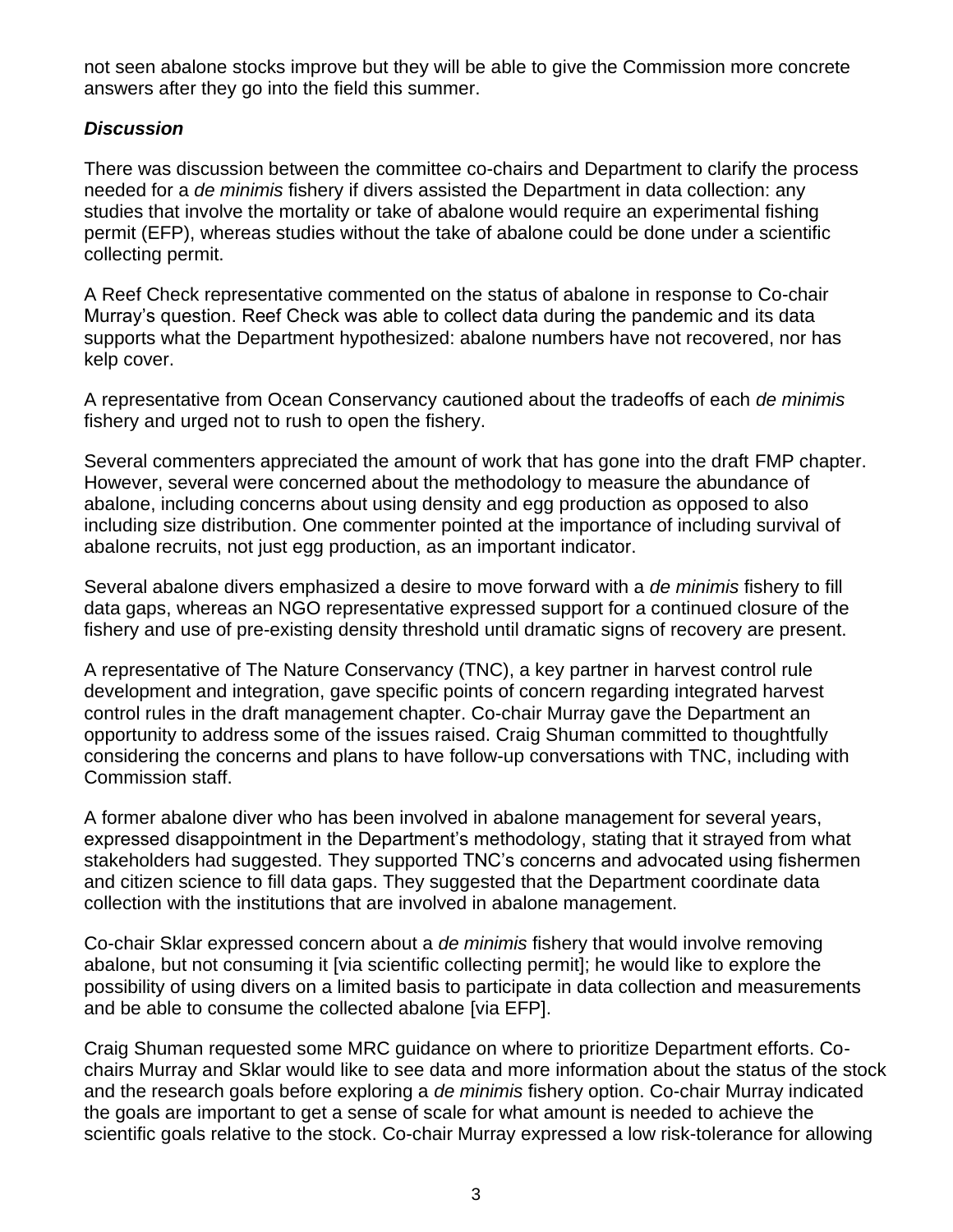any fishing to happen without concrete data and information, while Co-chair Sklar expressed that his tolerance is low, but not as low as Co-chair Murray's. Co-chair Murray would not support a framework for a *de minimis fishery* without the data but is willing to have a conversation about it following the summer's data collection period. She requested that the Department provide information that would give the co-chairs a better sense for the number of individuals it would be okay to take without doing harm to the population. The co-chairs agreed that if the data suggests that a *de minimis* fishery would not cause more harm, they would be open to the possibility.

The Department committed to going into the field, working with its partners to understand the status of the population and engage in discussions on the management framework and harvest control rules, continue working with Reef Check to ensure their methodologies are consistent, and come to an agreement on the best management approach. Co-chair Murray hopes that the Department's research gives MRC a sense of scale for a *de minimis* fishery.

No formal committee recommendation was made, but MRC requested an update at the July MRC meeting on field surveys.

### **4. California halibut fishery bycatch review**

Susan Ashcraft gave introductory remarks including the context for how 'bycatch" is defined for state managed fisheries under the Marine Life Management Act (MLMA), MLMA requirements for determining acceptable amounts and types of bycatch, and the evaluation framework in the 2018 MLMA master plan for fisheries.

Kirsten Ramey presented an overview of the Department's approach to bycatch evaluation in support of halibut fishery management review, using the bycatch inquiry framework in the master plan. The Department will focus on review of the trawl and set gillnet gear fishing sectors.

### *Trawl grounds evaluation update*

Kirsten also provided an update on plans to evaluate the California halibut trawl fishing grounds in state waters that MRC and the Commission previously supported. The Department has discovered that using an EFP to evaluate trawling in *closed* grounds is explicitly prohibited in EFP legislation. Therefore, the Department will move forward with an EFP to evaluate the *open* trawl grounds in southern California first, then consider options such as a collaborative research project to evaluate the currently-closed grounds.

# *Discussion*

Representatives from two environmental NGOs gave a joint public comment presentation. They highlighted bycatch species documented in the California halibut fishery, noting that fishing also occurs in federal areas beyond state jurisdiction that have limited observer coverage. They highlighted their key priorities for the bycatch inquiry.

Other NGO representatives expressed support for DFW's approach to analyzing bycatch and emphasized the importance of transparency throughout the process. One representative expressed concern with gillnet bycatch in particular, offered support for the review, and requested that an update be provided at the July MRC meeting.

The co-chairs expressed support for the Department's attention and approach to the bycatch inquiry. No formal committee recommendation was made; however, MRC requested to receive an update on the analyses and source data in July.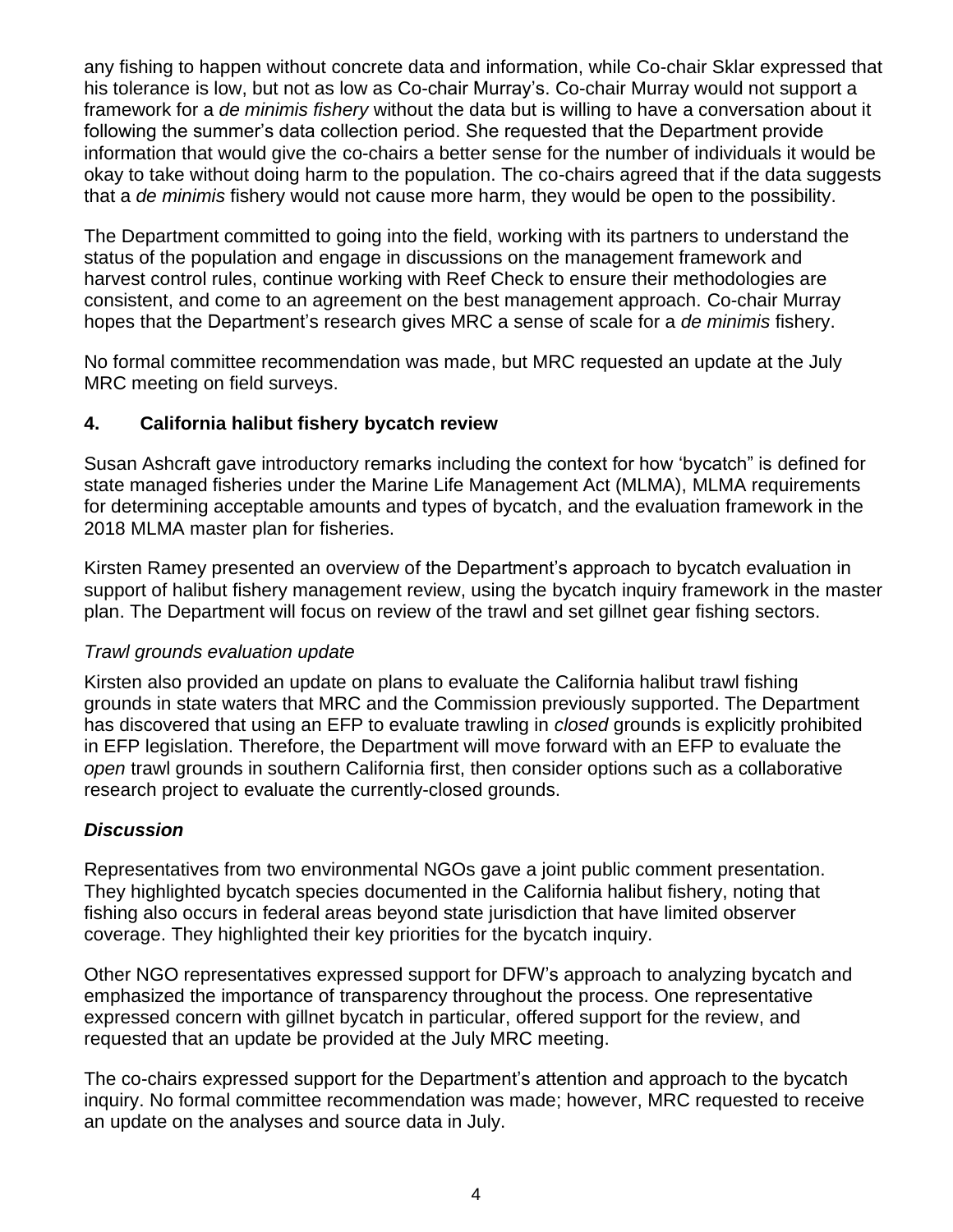## **5. California sheephead recreational harvest regulations**

Susan Ashcraft introduced the purpose of the topic, noting that California sheephead is a species of finfish managed under the Nearshore FMP adopted by the Commission, and is managed with nearshore species through joint state and federal jurisdiction.

Miranda Haggerty presented an overview of the species, catch allocation between recreational and commercial sectors defined in the nearshore FMP and specified in regulation, and trends in increasing recreational catch. Recreational landings have exceeded the sector allocation and the total allowable catch for at least two years, prompting the need to amend regulations to help reduce take. The Department recommends using the Pacific Fishery Management Council (PFMC) process to develop the options with stakeholders and select the preferred approach, to be followed with conforming regulations for state waters by the Commission.

### *Discussion*

One California resident noted that sheephead colonized in the Monterey area during the warm water phase and, as a natural predator of sea urchins, could help reduce urchin barrens and improve kelp forests. They recommend a moratorium on sheephead fishing along the central and northern coasts.

A sheephead fisherman asked for more information on how the Department calculated 2020 catch in the absence of field surveys. The Department used non-contact surveys, like counting fishing boats, and past landings to extrapolate an estimate on sheephead population. The staff noted that 2021 data is based on field surveys and verified that catch exceeded the total allowable catch.

The Department will likely pursue any management changes through the federal process and will keep the Commission posted on actions.

No formal committee recommendation was made. However, MRC requested to receive an update in July following the PFMC process.

### **6. Kelp recovery and management plan**

Susan Ashcraft introduced the topic regarding Department plans to develop a kelp recovery and management plan (KRMP) in partnership with the California Ocean Protection Council and stakeholders; the strategy will apply many of the principles specified for FMPs developed under the MLMA. The KRMP ultimately will be brought to the Commission for adoption.

Kirsten Ramey presented an overview of the process to develop the KRMP, which will cover both giant and bull kelp. The process design includes hiring a project manager, assembling a management team, coordinating a scientific advisory committee to identify information gaps, engaging with California Native American tribes to incorporate tribal knowledge into the management process, and forming separate stakeholder working groups specific to giant kelp and bull kelp.

# *Discussion*

Co-chair Murray asked about a potential timeline for KRMP development. Kirsten responded that the goal is between three and five years.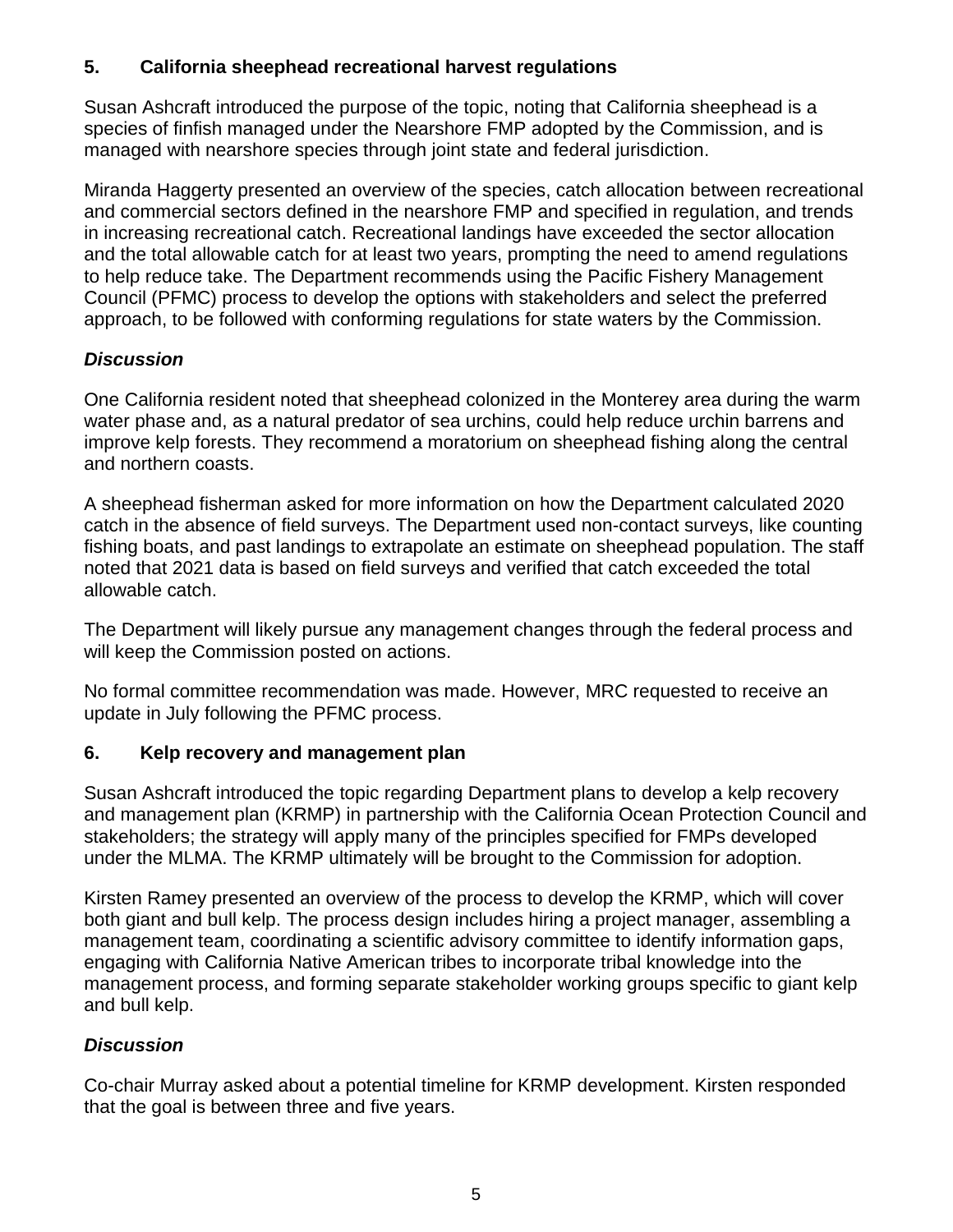Committee co-chairs expressed support for the effort. The co-chairs suggested — given the multi-year process envisioned — that this item can be folded into the Department's Marine Region updates at future MRC meetings rather than becoming a regular standing agenda item. MRC discussion will be scheduled at pivotal points in the process.

Many commenters expressed support and excitement for a KRMP covering both giant and bull kelp and emphasized that there is a lot of stakeholder interest in the topic. One commenter stressed the importance of considering kelp wild harvest, kelp aquaculture farming, and recovery together. A kelp harvester emphasized the importance of including kelp harvesters to fill in data gaps.

Another harvester encouraged involving and leveraging organizations that have been doing a lot of work around kelp management. A harvester would like to be included in the process and is willing to share harvest records to support Department and Commission use of "best available science."

A kelp harvester expressed concern about tribal take of kelp being constrained by recreational harvest limits; in response, Chuck Striplen recommended using the Commission Tribal Committee as a space for tribes to give feedback about the plan and any concerns they have with the allowable harvest levels of kelp relative to their needs.

Following discussion, the co-chairs agreed they would like to schedule updates on a periodic basis rather than as a standing item. Craig Shuman responded that the Department will flag Commission staff on the right time frame to facilitate discussion at Commission meetings. No formal committee recommendation was made.

#### **7. Kelp and algae commercial harvest – sea palm (***Postelsia***)**

Susan Ashcraft introduced the topic, highlighting that review of kelp and algae harvest is following a multi-year management review process, within which review of edible seaweed species was identified on the MRC work plan to occur next. Sea palm is classified as an edible seaweed, however a decline in abundance has been documented. The purpose of the item is to discuss concerns with sea palm management and for MRC to consider whether to recommend elevating the review of sea palm harvest separately from the scheduled edible seaweed harvest review.

Rebecca Flores-Miller provided a brief background on the initial draft regulatory changes intended to support sustainable commercial harvest of kelp and other marine seaweed. With Commission approval, the Department's attention focused on commercial bull kelp harvest management first. Following the Department's proposed bull kelp harvest regulations, which were approved by the Commission in February 2022, the Department is now pivoting to focus on review of other commercial marine seaweed species. The Department has observed a persistent drop in sea palm population for five years (2014-2020), a trend also documented in independent academic research through Reef Check at University of California Santa Barbara. Current regulations do not include harvest limits, seasonal closures, or specific allowable harvest methods for sea palm.

Due to concerns in the sea palm population, the Department recommends prioritizing sea palm regulations review. To do this, it proposes to form a stakeholder working group of harvesters, scientific community members, NGOs, and any other interested constituents, and will also engage with tribal representatives to understand and use tribal knowledge.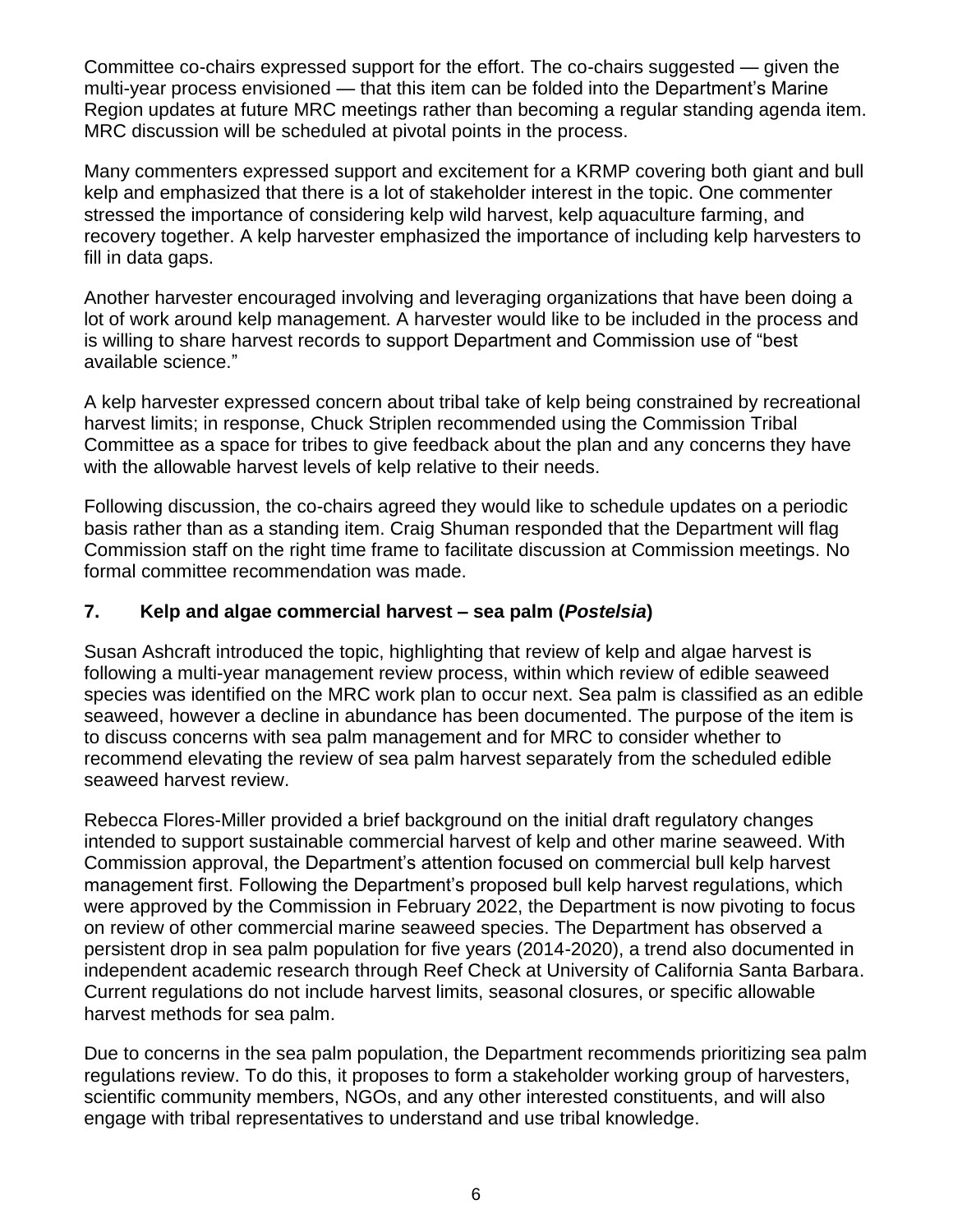# *Discussion*

NGO representatives and seaweed harvesters supported the Department recommendation to review sea palm harvest separately from the scheduled edible seaweed harvest review and noted that there are tools, studies, and industry guidelines available to help guide the regulatory process.

Co-chair Murray referenced an earlier letter from the InterTribal Sinkyone Wilderness Council that requested a moratorium on sea palm for ten years; she wants to ensure that the proposal is not forgotten. She believes that the letter lends support to moving forward with elevating the review of sea palm before other edible species. The committee advised staff that it would like feedback from the Tribal Committee as the regulatory review moves forward.

Following discussion, the committee developed a recommendation for Commission consideration.

#### *MRC Recommendation*

Prioritize review of sea palm commercial harvest before the review of commercial harvest of other edible species, and consider referring this topic to the Tribal Committee.

### **8. Coastal fishing communities policy**

Kimberly Rogers presented an update on Commission staff's progress developing a draft coastal fishing communities policy for potential Commission adoption. On February 23, 2022, staff hosted and facilitated a policy-drafting workshop where participants – including fishermen, NGO representatives, scientists, and more – gave feedback on a staff initial draft policy for coastal fishing communities. The initial draft policy was founded on the policy goals and principles reviewed by MRC in November 2021 and supported by the Commission in December 2021. The workshop provided an informal opportunity to improve the initial draft.

Kimberly presented the initial draft policy itself, the documents used to guide the workshop, a summary of key outcomes from the workshop, and staff's efforts to further explore and incorporate stakeholder feedback.

Following MRC guidance, the next steps are to distribute workshop outcomes to participants, integrate revisions to the existing initial draft policy language, further explore topics that require additional development, and prepare for a follow-up stakeholder policy-drafting workshop.

#### *Discussion*

Co-chair Murray pondered on the ongoing staff recommendation analyses and policy as the appropriate vehicle for addressing coastal fishing community needs. Both co-chairs want to ensure that the policy, once adopted and implemented, does address the needs of coastal fishing communities.

One commenter shared how other regions in the world incorporate fishing communities and emerging communities, like aquaculture, together since they share similar economic resources and infrastructure.

The Committee supports staff continuing to refine the policy, suggests using the term fishers instead of fishermen, and supports moving forward with a second workshop.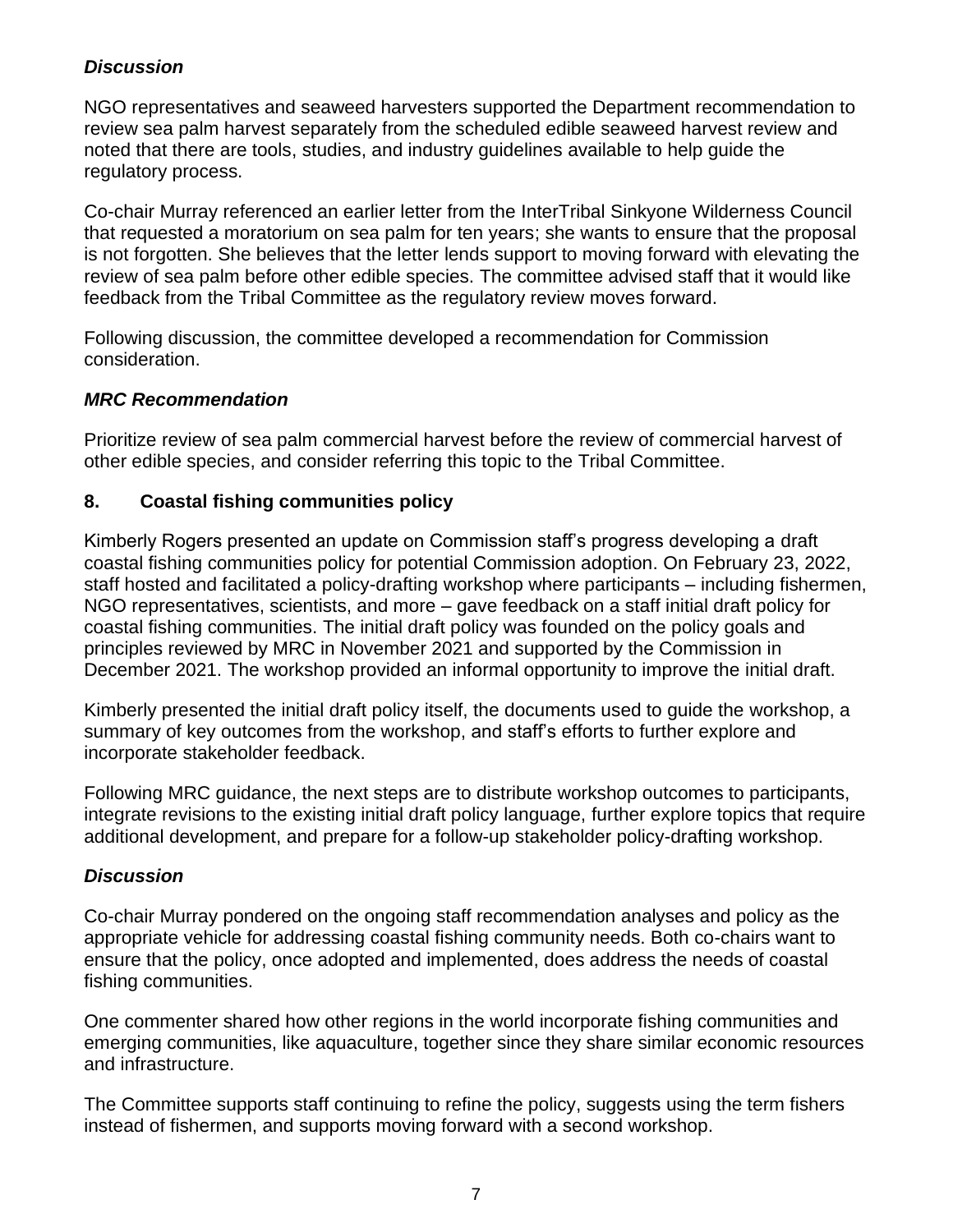# **9. Box crab experimental fishing permit (EFP) research project**

Susan Ashcraft introduced this item, including the history of the box crab EFP, a collaborative research program to study box crab and potentially develop a new fishery in California.

Lindsay Orsini provided an update on the box crab EFP program including what they have learned and options for moving forward. Lindsay described the three objectives of the program: gather essential fishery information for brown box crab and California king crab, evaluate the potential for a commercial fishery for brown box crab, and explore the application of electronic monitoring technologies to fixed gear fisheries.

Lindsay provided an overview of the preliminary results and some of the challenges the Department has come across, including lack of approved permit holders, which prevented data collection in some areas, and inability of Department staff and observers to join trips during the COVID pandemic. Preliminary results suggest that there is relatively high catch per unit effort compared to other invertebrate trap fisheries, it is mostly male box crabs that are caught due to size limits, there is a relatively high value of box crab and king crab relative to other crab species, and bycatch is fairly low to the target catch but did capture some at-risk groundfish species. Lindsay touched upon whale entanglement conflicts and the importance of evaluating risk mitigation measures.

The Department requested guidance from MRC about next steps to improve data collection and offered three options, including instituting a new EFP, developing a small-scale, interim developmental fishery through regulation with data collection requirements, or no action. The Department recommends a new EFP with revised goals to address information gaps.

### *Discussion*

Co-chair Murray asked why some of the original eight participants left the box crab fishery. The Department responded that some found the permit fee to be too high and others were affected by Dungeness crab closures and delays and did not believe they could afford to participate.

Co-chair Murray then asked about how to proceed with mitigating whale entanglements. Craig Shuman responded that the next phase could provide an opportunity to evaluate and limit the risk of whale entanglement. Sonke Mastrup added that if the box crab EFP is renewed, there would be another venue to experiment with innovations to reduce entanglement, especially in southern California.

During the discussion, an Oceana representative supported expanding new fisheries and promoted Oceana's resources to folks who are interested in working with pop-up trap gear. They also urged the Department to explore if there are any legal issues with potentially taking species listed under the Endangered Species Act.

A fisheries consultant supported pursuing a new EFP but was concerned about some of the issues the lottery created when the original experimental gear permits for box crab were first issued. They encouraged the Commission and Department to give priority to folks who are already participating in the box crab fishery EFP. Co-chair Murray agreed that those folks should be given priority.

Following discussion, MRC developed a recommendation for Commission consideration.

### *MRC Recommendation*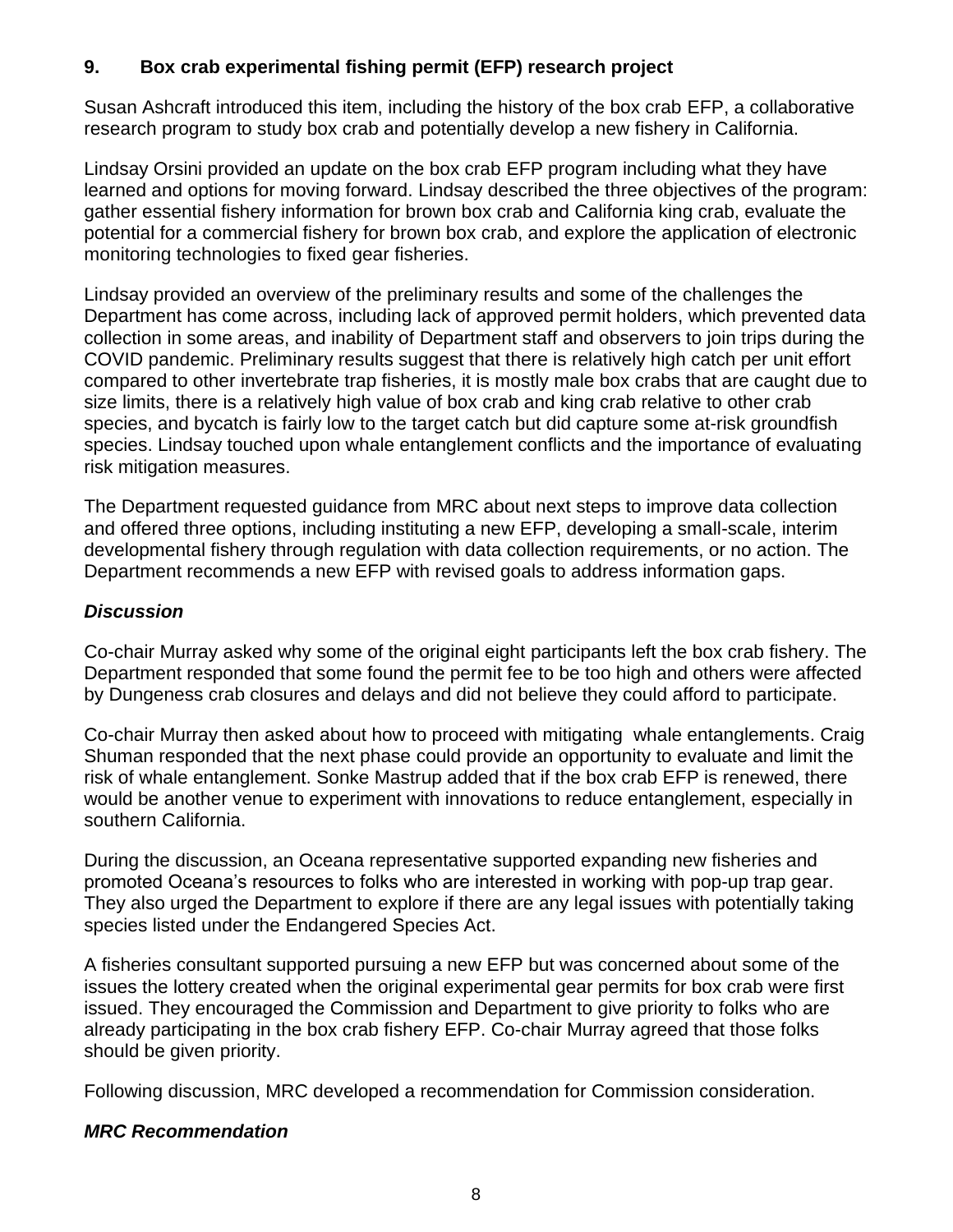Support development of a new experimental fishing permit to continue researching brown box crab and California king crab with revised research goals related to filling information gaps and attention to whale entanglement issues, as recommended by the Department. Support giving priority to current/prior box crab experimental fishing permit participants to participate in the new experimental fishing permit.

### **10. Aquaculture leasing in California – public interest determination**

Susan Ashcraft introduced the topic with an overview of the Commission's authority to lease state water bottom leases for purposes of conducting aquaculture in State marine waters and under terms agreed upon by the Commission and lessee. Prior to a lease being approved, the Commission must determine that the lease is in the public interest; however, there are no set standards in California Fish and Game Code or Title 14 regulations to determine if a lease is in the public interest. While no criteria have been developed, there is currently one application for a new state water bottom lease that needs to be evaluated for public interest to be able to move forward; more are anticipated.

Randy Lovell provided an overview of some process concepts for the pathway to develop criteria and emphasized that there are no policy definitions or criteria for public interest found anywhere in Fish and Game Code, but the California Environmental Quality Act (CEQA) is costly and a significant time investment. Randy provided an approach to distinguish considerations that need to be addressed in the CEQA process from those considerations that are either missing or may preclude unnecessary expenses in the CEQA process. A set of criteria may standardize the considerations for leases in their varied environs across the state. The process to develop these criteria would include extensive research, coordination among agencies, and stakeholder engagement that may lead to drafting policy concepts.

# *Discussion*

Co-chair Murray expressed that she wants to avoid developing criteria that is as complex, time consuming, and costly as the CEQA process but emphasized there is currently no procedure for public interest determination. She indicated that comment letters from Marin Environmental Action Committee (EAC) and Marin Audubon Society propose some criteria as a place to start.

During public comment, a resident from the San Francisco Bay Area objected to continued aquaculture in Tomales Bay. A representative from Marin EAC referred to specific points in their comment letter and expressed that they would be willing to help develop public criteria. A Los Angeles resident supported development of aquaculture and is particularly excited about seaweed aquaculture. A Heal the Bay representative provided examples of public criteria. Lastly, a representative from Los Angeles Waterkeeper emphasized that the sooner public interest criteria is developed, the better. They also reflected on the failing of certain infrastructure that is leading to sewage spills in the Los Angeles area that impacts aquaculture.

After a discussion on potential criteria to consider, the Committee explored next steps. Kirsten Ramey suggested the Department can begin reaching out to agencies with aquaculture jurisdiction, develop draft language which incorporates the feedback heard at the MRC meeting, and share the draft language with stakeholders.

MRC requested that the Department and Commission staff develop a preliminary draft, exploring the categories of criteria heard and discussed, circulate it to stakeholders, and bring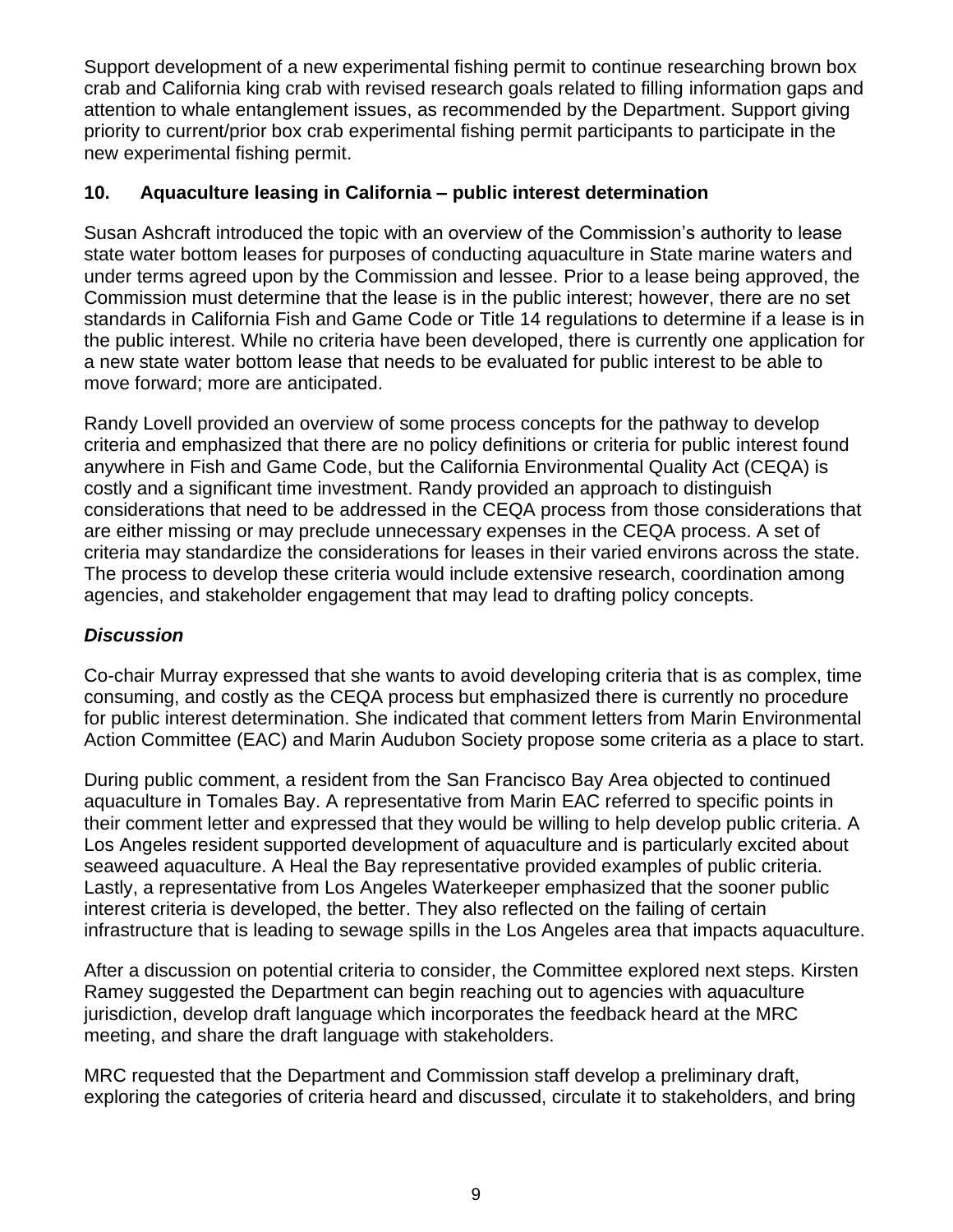it back to MRC in July. Commission staff also committed to having at least one public workshop before the MRC meeting in July.

# **11. Staff and agency updates requested by the Committee**

Co-chair Murray introduced the topic.

# *(A) California Ocean Protection Council (OPC)*

Jenn Eckerle shared several OPC updates:

- The state aquaculture action plan is under development through OPC and with input from the State Aquaculture Leadership Team and other partners. Co-chair Murray asked to clarify if the State Aquaculture Action Plan includes finfish or not; Jenn responded that it only includes shellfish and seaweed.
- OPC efforts to draft a marine restoration and mitigation policy are advancing. The policy will be completed this year.
- Preparation for the MPA decadal management review includes education and outreach related to MPA long-term monitoring results and an "ask the researcher" forum this summer.
- OPC continues to work with agency partners on offshore wind and its potential impacts on fishing.

# *Discussion*

An NGO representative highlighted OPC's work on microplastic strategy. Another commenter referred to OPC's strategic plan to protect California's coast and approved of the inclusion of giant kelp aquaculture.

# *(B) Department – Law Enforcement Division*

Assistant Chief for Marine Enforcement, Eric Kord, gave a presentation on recent marine enforcement cases, focusing on commercial Dungeness crab cases (possession of undersized crabs, and traps discovered in marine protected areas).

# *(C) Department – Marine Region*

Craig Shuman highlighted that these updates were given in a written format.

*I. Market squid fishery management review*

Briana Brady gave an overview of the update at the request of Co-chair Murray.

*II. Marine protected area (MPA) network decadal management review*

*Co-chair Murray asked if* Becky Ota had anything to add to the written update. Becky requested guidance on the decadal management review report design and options – whether it should be web based or a PDF version. Commission staff offered to discuss options with the Department and provide support as needed. Craig Shuman responded that a web-based version could be a natural progression as the Department looks to the "paperless" future. The Department and Commission staff will work together on a solution.

# *(D) Department – Office of State Aquaculture Coordinator*

I. *Aquaculture – Current and future state lease planning*